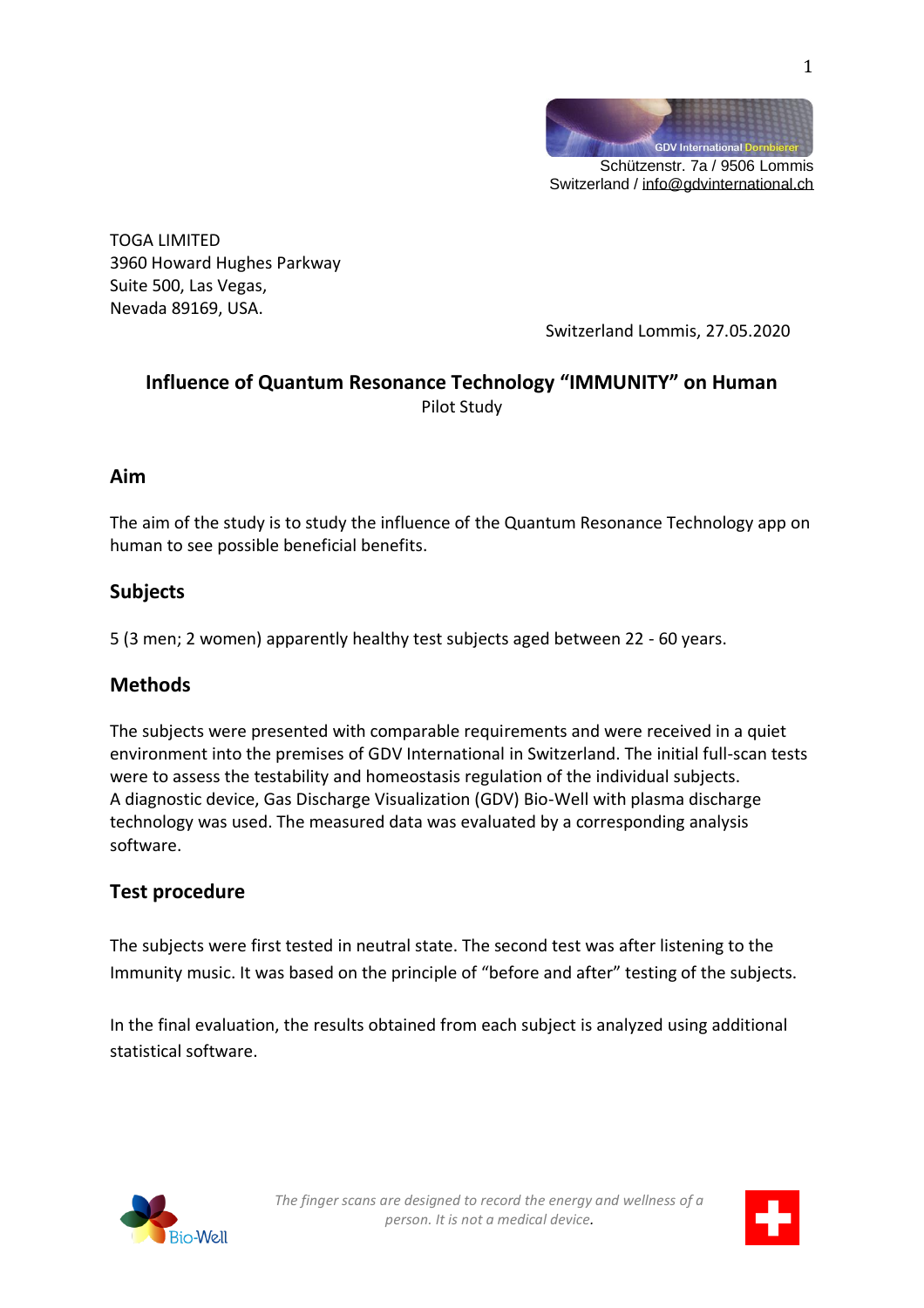### **Investigation results**

Energy Levels, Balance, Organ Systems (Respiratory, Immune & Thorax)

# **Different reactions of the subjects regarding Energy in Joules:**



#### **Red -** Subjects in Neutral state **Blue -** Subjects after listening to IMMUNITY



# **Different reactions of the subjects regarding Balance:**

**Orange -** Subjects in **neutral state Blue –** Subjects after listening to IMMUNITY



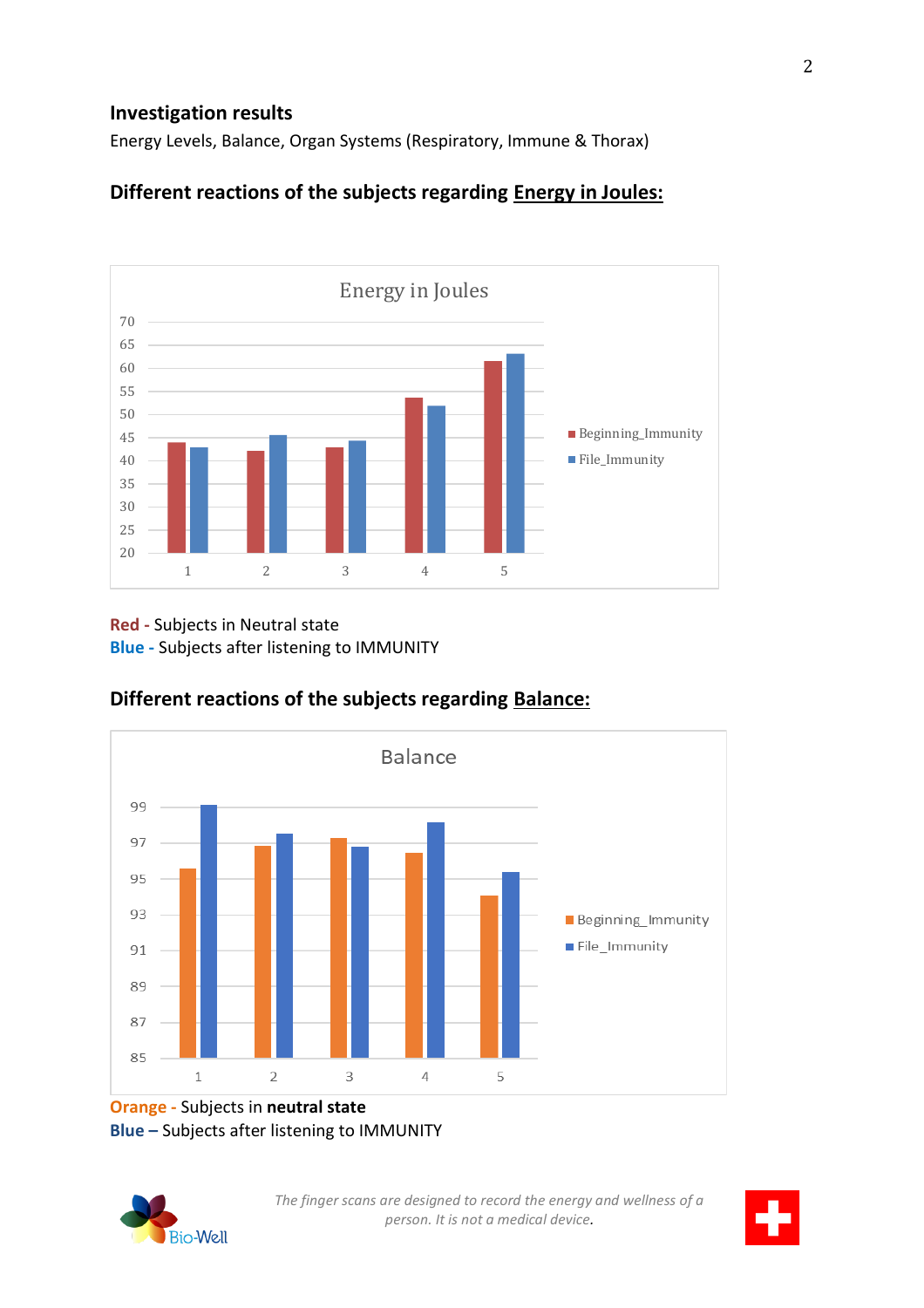

# **Different reactions of the subjects regarding Respiratory System**:

**Orange -** Subjects in **neutral state Blue –** Subjects after listening to IMMUNITY

# **Different reactions of the subjects regarding Immune System**:



#### **Red -** Subjects in Neutral state **Blue -** Subjects after listening to IMMUNITY



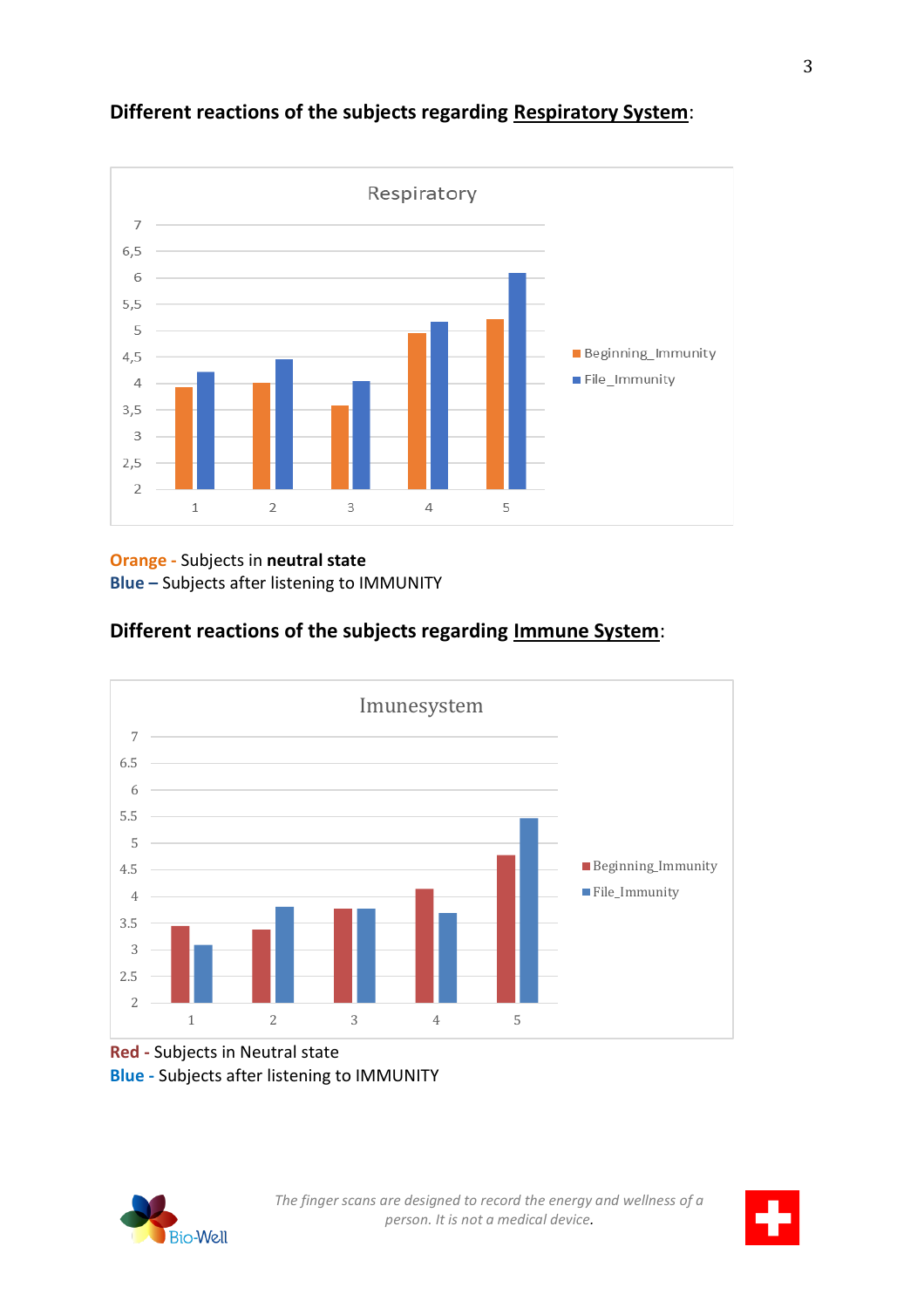

# **Different reactions of the subjects regarding Thorax Zone**:

**Orange -** Subjects in **neutral state Blue –** Subjects after listening to IMMUNITY



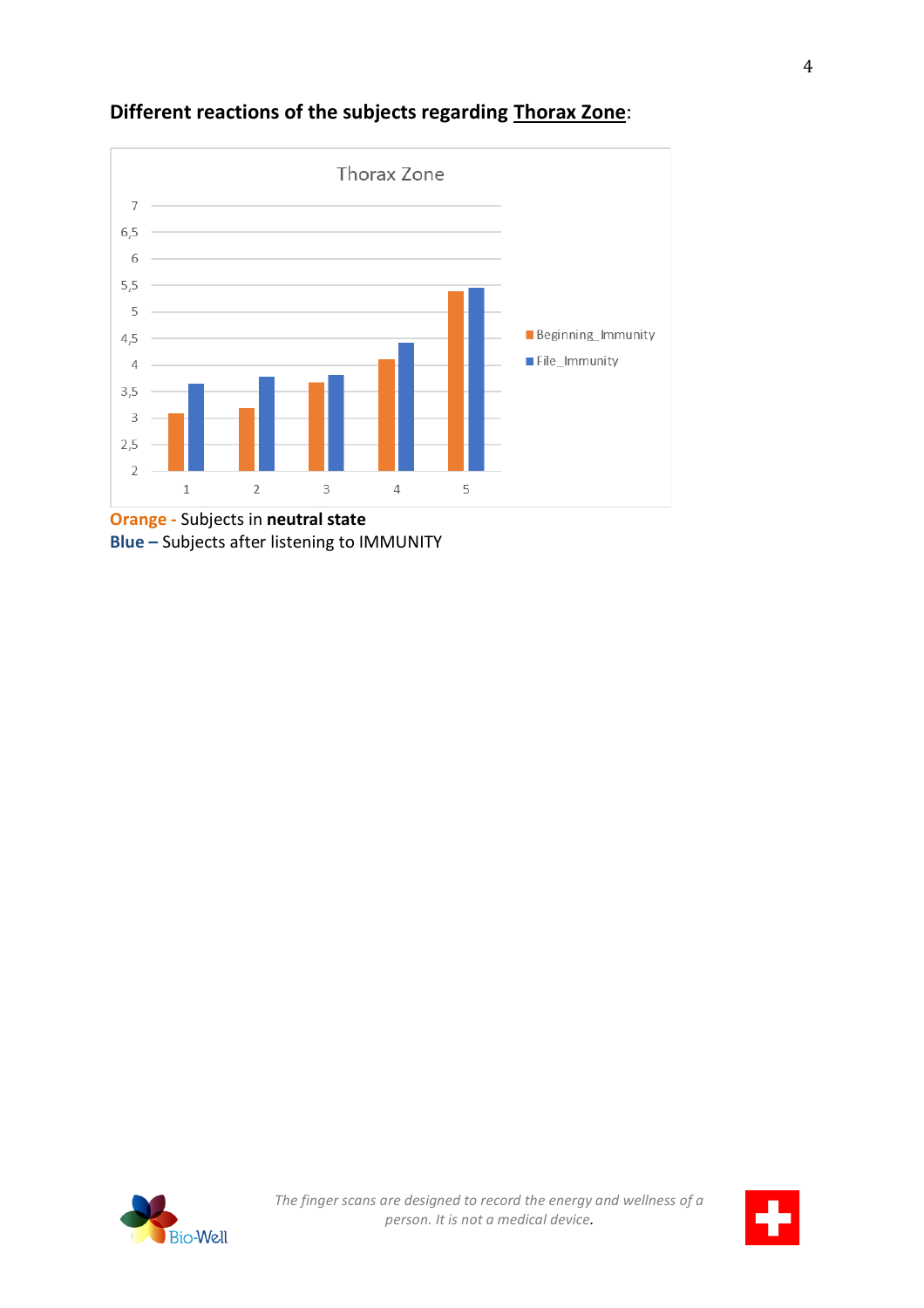

**Environment tests with the Sputnik Antenna:**

There were increased levels in **Area, Intensity, Energy and Area deviation** when exposed to the IMMUNITY app.